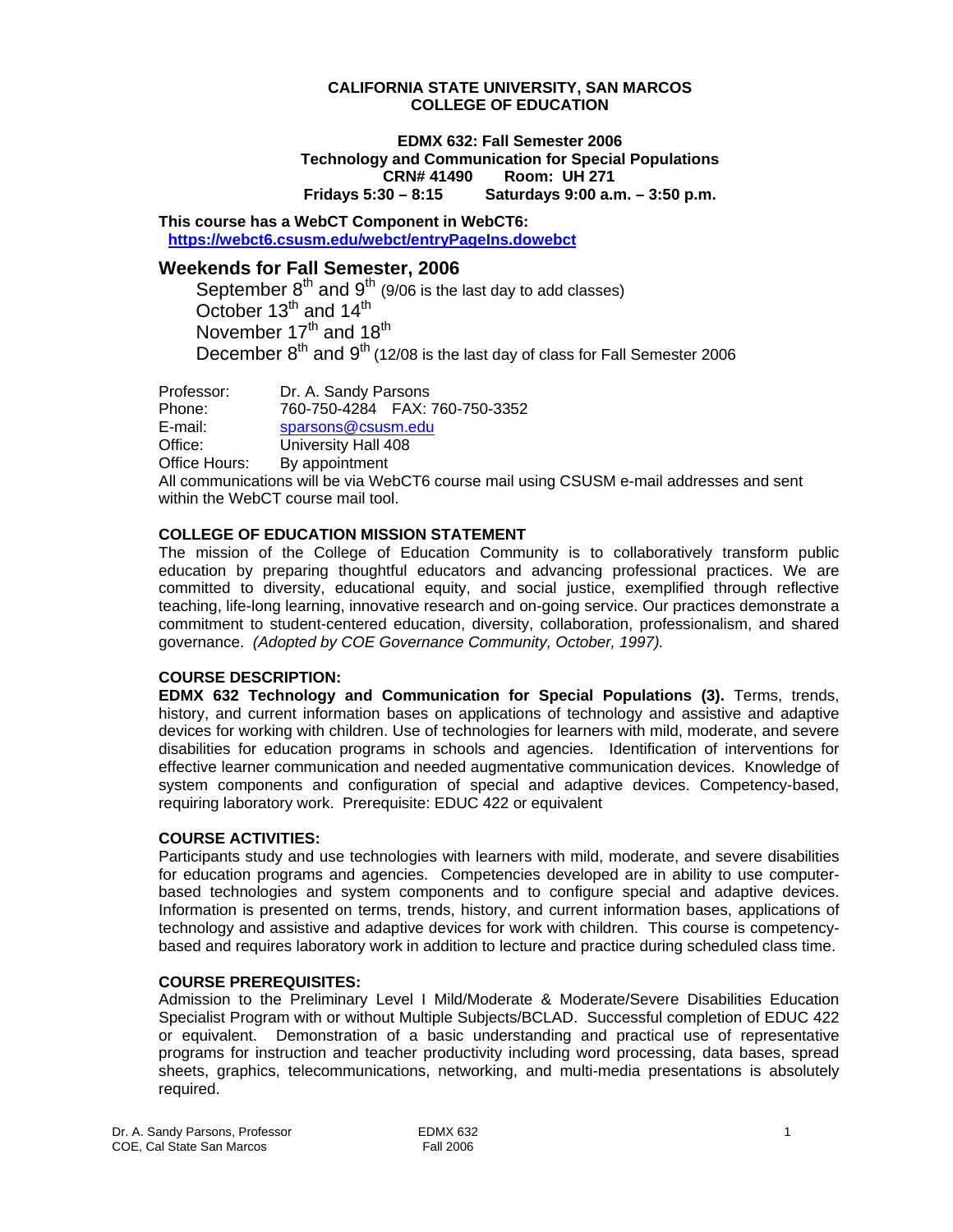### **REQUIRED TEXT AND MATERIALS:**

Alliance for Technology Access (ATA) (2005). *Computer resources for people with disabilities: A guide to assistive technologies, tools and resources for people of all ages.* (4<sup>th</sup> Edition). The Alliance for Technology Access. Hunter House Publishers, Alameda, CA.

# **Parsons 2006: Bound Reader, available at Copy Serve in San Marcos**

## **NOTE: The reader will not be available until 9/07 or 08. I will send out a course mail via WebCT6 when it is ready.**

The Bound Reader, available at Copy Serve in San Marcos. (760) 599-9923, 754 South Rancho Santa Fe Blvd. Enter the first driveway off San Marcos Blvd. just west of Rancho Santa Fe Rd. and the Citibank, turn right in this drive and make an immediate left. The store faces San Marcos Blvd.

*AT Quick Wheel:* The AT Quick Wheel can be purchased from the Council for Exceptional Children (CEC) for \$7.95. To order, please call CEC at 888-232-7733 (Toll Free) or 866-915-5000 (TTY Toll Free) and request product number #P5550 for a single order. You may also email CEC with your inquires on how to purchase the AT Quick Wheel at service@cec.sped.org or online at: http://www.ideapractices.org/resources/tam/index.html

Note: if there are enough students in class we may order as a group in order to obtain a discount.

#### **Supplies Required:**

**University print card**. You will be required to submit hard print copies of lab assignments printed in the lab. You may purchase this card in Academic Hall 202 (Monday – Thursday 6 - 8 only) or in the Kellogg Library on the  $2^{nd}$  floor (street level) near the Student Technology Help Desk (Friday 8-7, and Saturday  $9 - 5$ ). You may add money to the card on the 4<sup>th</sup> floor of University Hall, but you must have a card first in order to do this. **Having a print card is a requirement!**

**One 2" – three ring binder** (For use in the Mouse House lab.)

**A USB/flash drive** for storage of documents. This lab does not have 3.5" drives!

**Materials:** We suggest you get together in teams to gather or purchase these materials to share for the make it take is low tech lab on Saturday, January 28th.

Hot Glue sticks small or large

Hot glue gun small or large (bring to share, not required to purchase)

4 small household soft sponges (do not let them dry out!)

**Scissors**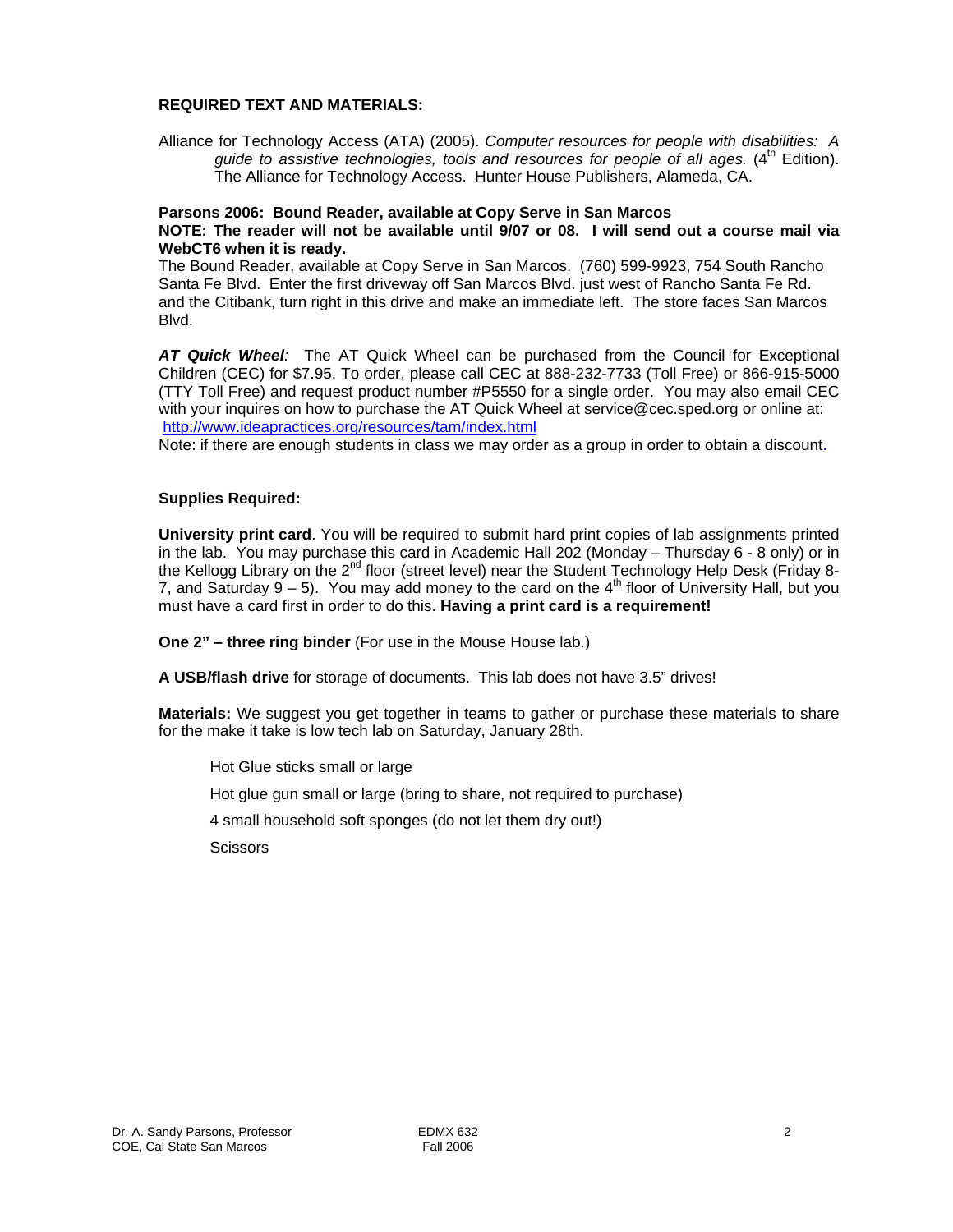# **AUTHORIZATION TO TEACH ENGLISH LEARNERS**

This credential program has been specifically designed to prepare teachers for the diversity of languages often encountered in California public school classrooms. The authorization to teach English learners is met through the infusion of content and experiences within the credential program, as well as additional coursework. Students successfully completing this program receive a credential with authorization to teach English learners.

*(Approved by CCTC in SB 2042 Program Standards, August 02)*

# **Task Stream Requirement:**

# **CTC Standards in Special Education**

The course objectives, assignments, and assessments have been aligned with the CTC standards for the Level 1 Special Education Specialist Credential. This course is designed to help teachers seeking a California teaching credential to develop the skills, knowledge, and attitudes necessary to assist schools and district in implementing effective programs for all students. The successful candidate will be able to merge theory and practice in order to realize a comprehensive and extensive educational program for all students. You will be required to formally address the CTC Standards for the Level 1 Special Education Specialist Credential in this course; this assignment will be handed out in class. You can find more information on this in the Academic Assignments section of this syllabus.

## **ALL UNIVERSITY WRITING REQUIREMENT**

Every course at the university must have a writing requirement of at least 2500 words. In EDMX 632, this requirement is met via Standards Based Curriculum Project and Paper, the Vendor Project, the Reading Reflections, and the Web CT discussion board work.

# **CAL STATE SAN MARCOS ACADEMIC HONESTY POLICY**

"Students will be expected to adhere to standards of academic honesty and integrity, as outlined in the Student Academic Honesty Policy. All written work and oral assignments must be original work. All ideas/materials that are borrowed from other sources must have appropriate references to the original sources. Any quoted material should give credit to the source and be punctuated with quotation marks.

Students are responsible for honest completion of their work including examinations. There will be no tolerance for infractions. If you believe there has been an infraction by someone in the class, please bring it to the instructor's attention. The instructor reserves the right to discipline any student for academic dishonesty in accordance with the general rules and regulations of the university. Disciplinary action may include the lowering of grades and/or the assignment of a failing grade for an exam, assignment, or the class as a whole."

#### **STUDENTS WITH DISABILITIES REQUIRING REASONABLE ACCOMMODATIONS**

Students must be approved for services by providing appropriate and recent documentation to the Office of Disable Student Services (DSS). This office is located in Craven Hall 5205, and can be contacted by phone at (760) 750-4905, or TTY (760) 750-4909. Students authorized by DSS to receive reasonable accommodations should meet with their instructor during office hours or, in order to ensure confidentiality, in a more private setting.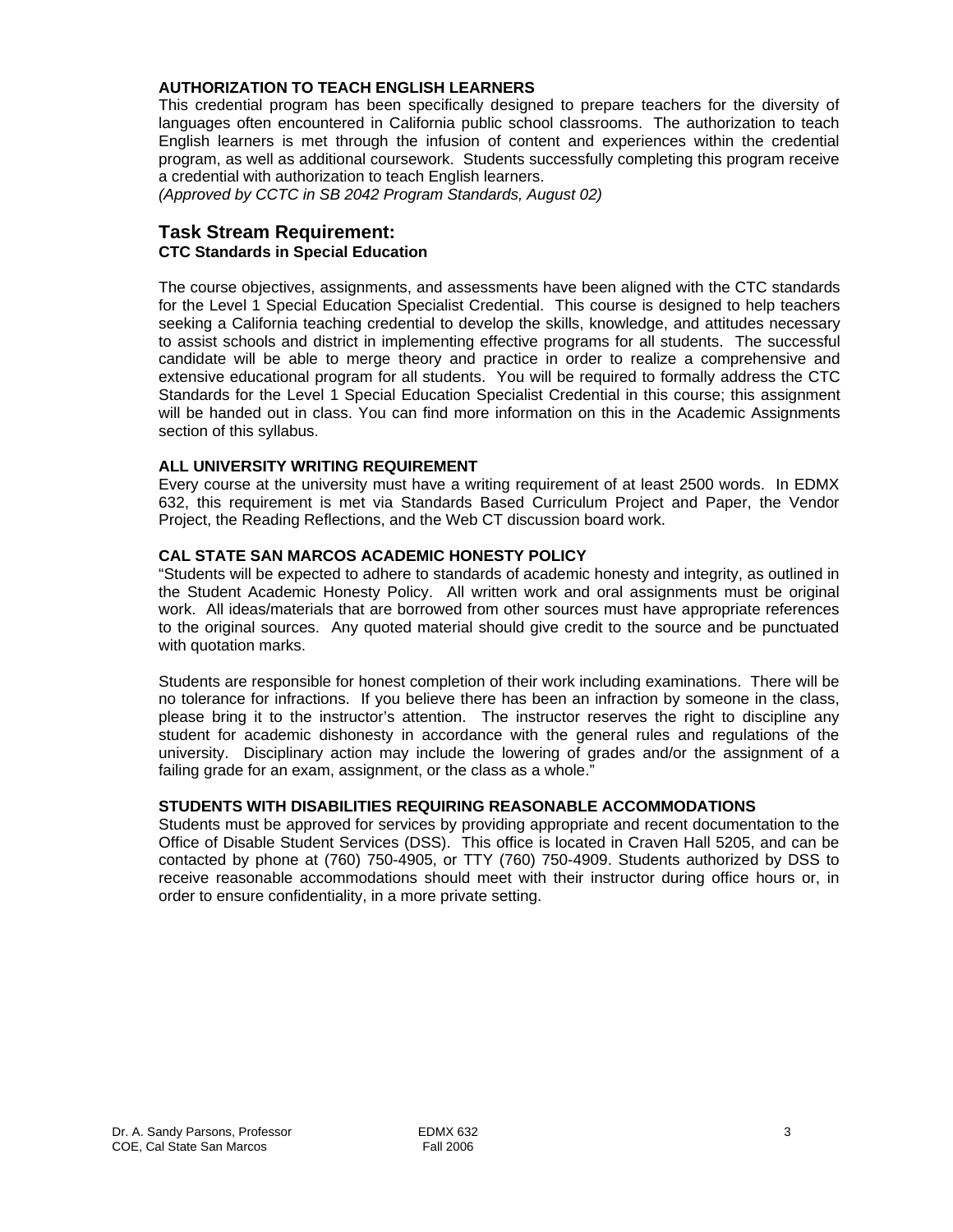## **ADMINISTRATIVE REQUIREMENTS OF STUDENTS:**

#### **College Of Education Attendance Policy**

Due to the dynamic and interactive nature of courses in the College of Education, all students are expected to attend all classes and participate actively. At a minimum, students must attend more than 80% of class time, or s/he may not receive a passing grade for the course at the discretion of the instructor. Individual instructors may adopt more stringent attendance requirements. Should the student have extenuating circumstances, s/he should contact the instructor as soon as possible. *(Adopted by the COE Governance Community, December, 1997).* Students arriving late, leaving class early or coming back late from breaks will lose participation points. For weekend classes, the "lunch break" is only 30 minutes, bring your snacks and lunch with you to have outside of the tech lab. Remember: NO FOOD OR DRINKS IN THE COMPUTER LABS AT ANY TIME! Participation points will be deducted for food and drink in the lab at any time.

#### **Weekend Courses Attendance Policy:**

You may not miss more than one weekend component and receive a grade of A. You may not miss one full Saturday and receive a passing grade. Weekend courses are VERY intense and strict attendance and fulfillment of all requirements is required to receive credit for the course. NO MAKEUPS! (One component = Friday night, Saturday a.m., or Saturday p.m. session).

**ASSIGNMENT POLICY**: Each assignment is due at the beginning of class on the date indicated on the syllabus.

- I do typically not accept assignments as e-mail/course mail attachments or embedded within e-mail/course mails. Seek prior permission in extenuating circumstances.
- I do not accept late work or late WebCT postings.
- Students are required to keep a copy of all work in case any work becomes lost. All proof of work accomplished is the responsibility of the student, including Discussion Board Postings within WebCT6. It is recommended that you compose in Word, and keep a running document of your work. You can copy and paste from Word into WebCT6. .
- It is strongly advised that students keep up with the assignments from session to session as I do not accept late work.
- **Note**: Typically, no late work will be accepted, but if accepted due to extenuating circumstance, and at the instructor's discretion, point deductions will be applied. If you have extraordinary circumstances in your life which will impact upon your attendance or assignments, please let us know. If you have any questions or concerns, please contact the instructor.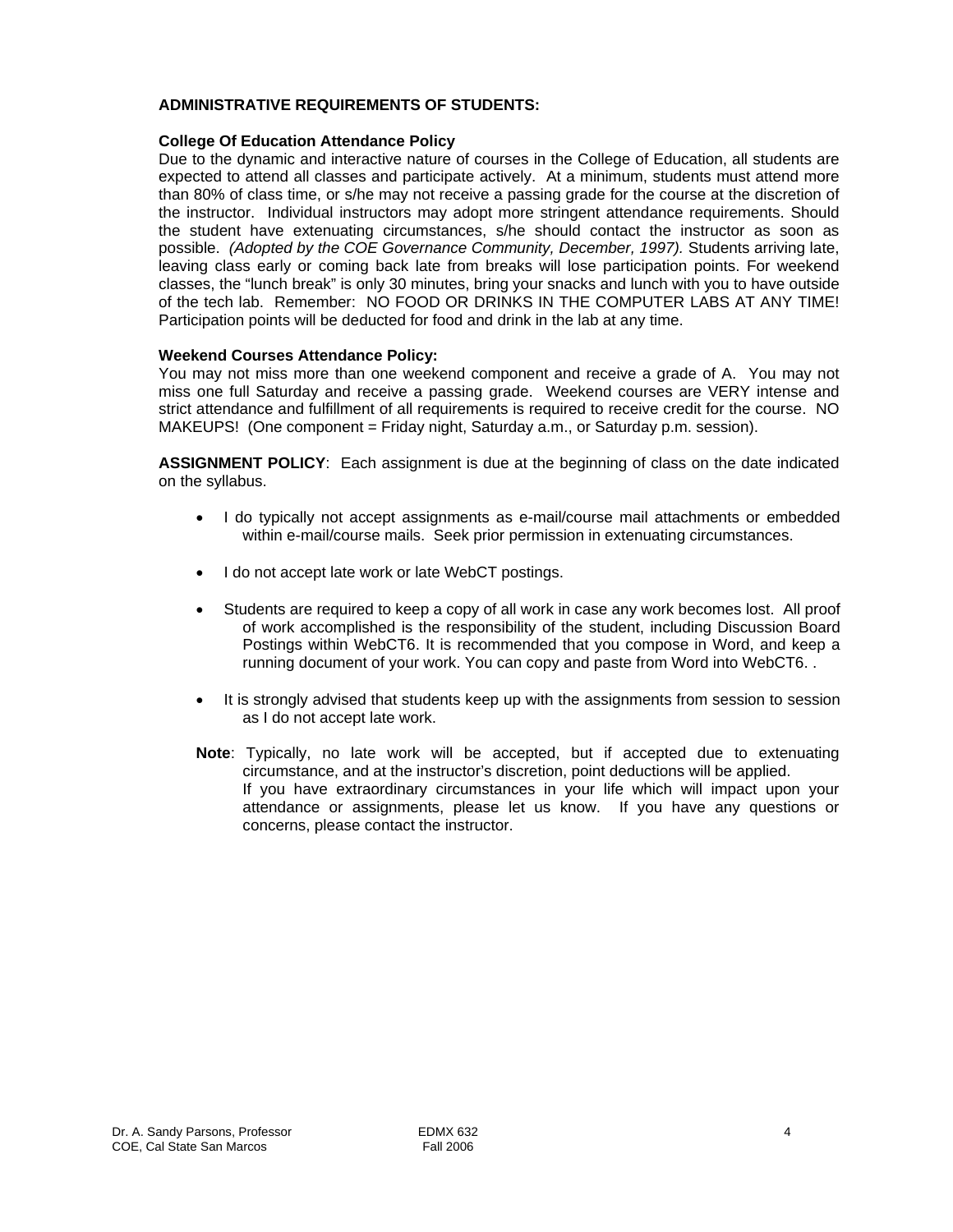# **Academic Honesty Policy:**

# **(be sure to read the CSUSM Academic Honesty Policy below)**

- Plagiarism of any type will result in a failing grade. All work in this course must be the original work of the credential candidate.
- Scanning of student work via Turn it In™ software may be used to verify student authorship and accurate citation of copyrighted materials or thoughts, ideas, and/or work of others.
- Assignment will be checked via Turn-It-In software for accuracy of citation and originality of work.
- The instructor may require that some assignments in the course be submitted via WebCT 6 using the built in Turn it In™ software feature.
- Students making unauthorized copies of copyrighted materials or microcomputer software will receive a failing grade.

# **CSUSM Academic Honesty Policy**

"Students will be expected to adhere to standards of academic honesty and integrity, as outlined in the Student Academic Honesty Policy. All written work and oral assignments must be original work. All ideas/materials that are borrowed from other sources must have appropriate references to the original sources. Any quoted material should give credit to the source and be punctuated with quotation marks.

Students are responsible for honest completion of their work including examinations. There will be no tolerance for infractions. If you believe there has been an infraction by someone in the class, please bring it to the instructor's attention. The instructor reserves the right to discipline any student for academic dishonesty in accordance with the general rules and regulations of the university. Disciplinary action may include the lowering of grades and/or the assignment of a failing grade for an exam, assignment, or the class as a whole."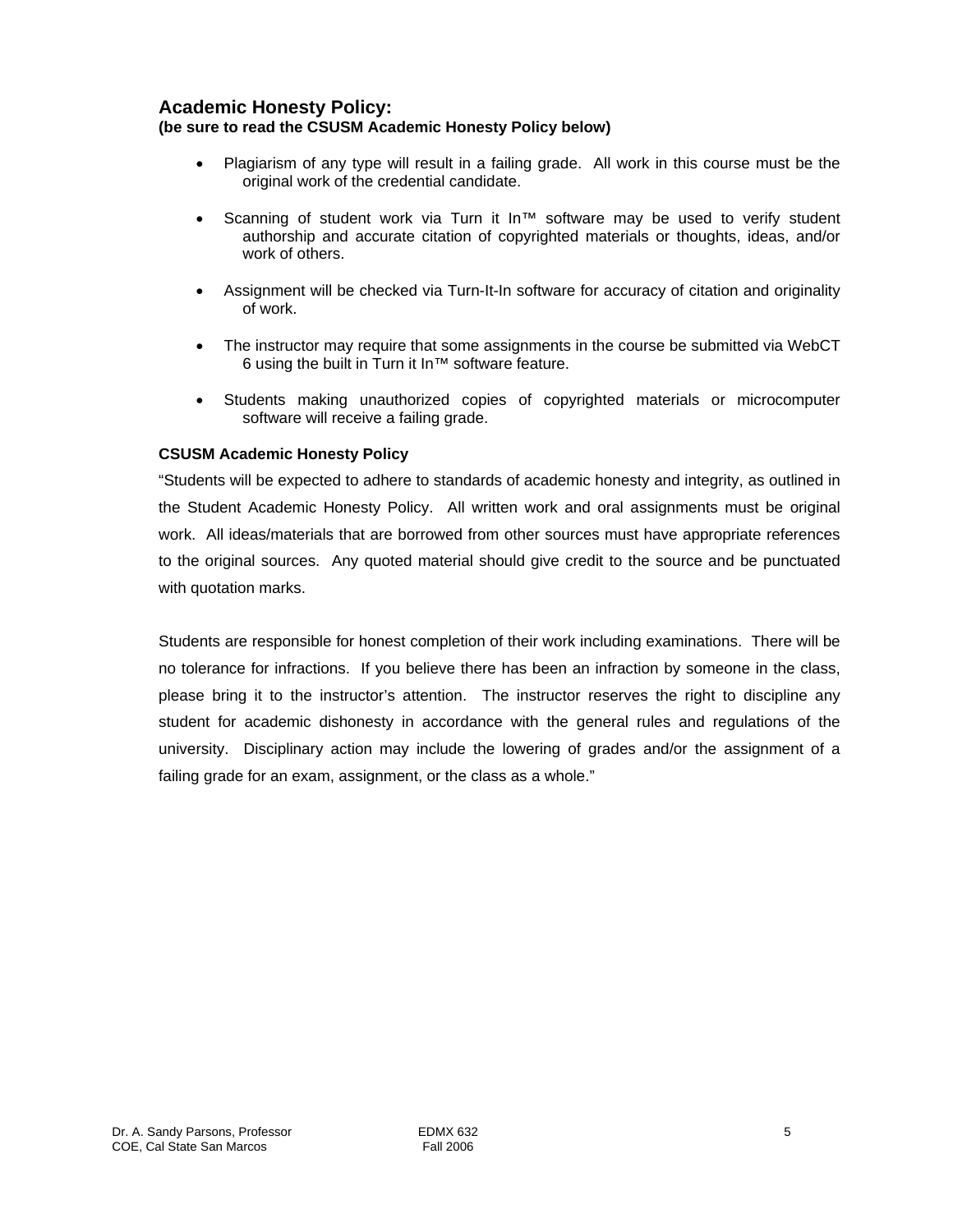# **SPECIAL EDUCATION SPECIALIST CREDENTIALS:**

# **CTC Level 1 Standards and Levels of Competence:**

The following table indicates the CTC Level I standards and level of competence addressed by EDMX 632 and the level (i.e., knowledge, application) at which each standard is demonstrated.

# **Table of CTC Level I Standards and Levels of Competence**

| M/M/S | M/M/S     | M/M/S | M/M/S | M/M/S | M/M/S | M/M/S | M/M | M/S | M/S | M/S              |
|-------|-----------|-------|-------|-------|-------|-------|-----|-----|-----|------------------|
| 10    | 10<br>ے ا | 15    |       | 22    | 23    | 24    | 25  | 25  | 26  | - 27<br><u>z</u> |
| K/A   | K/A       | K/A   | K/A   | K/A   | K/A   | A     | K/A | K/A | K/A | K/A              |

# **Key to Table Standards and Areas of Certification**:

- 10 Professional, legal and ethical practices
- 12 Educating diverse learners with disabilities
- 15 Managing learning environments
- 17 Assessment, curriculum, and instruction
- 22 Assessment and evaluation of students
- 23 Planning and implementing curriculum and instruction
- 24 Positive behavior support
- 25M/M Characteristics and needs of individuals with mild to moderate disabilities
- 25M/S Communication and Social Networks
- 26 Curriculum
- 27 Movement, mobility, sensory and specialized health care
- **M/M/S** = Common Mild/ Moderate and Moderate/Severe Education Specialist Competency
- **M/M**= = Mild/Moderate Education Specialist Competency
- **M/S**  $=$  Moderate/Severe Education Specialist Competency
- **K** = Competence at **knowledge** level
- **A** = Competence at **application** level

**COURSE OBJECTIVES:** Upon completion of this course, students will be able to:

- 1. Identify terms, concepts, historical events and trends in the use of technology in general and special education programs.
- 2. Demonstrate an understanding of national, state and local laws, policies and procedures relating to technology and learners with special learning needs.
- 3. Identify learner characteristics and needs for the purpose of technology evaluations.
- 4. Become familiar with and able to utilize telecommunications, electronic databases, reference systems and networks to access information in regular and special education.
- 5. Identify for selection and use various resource agencies at national, state and local levels for improving the use of technology in the classroom to effect needed modification and adaptation of the learning environment for large and small group instruction.
- 6. Evaluate microcomputer software for its potential usefulness including possible adaptations and modification to the educational environment and/or devices for improving education programs for learners.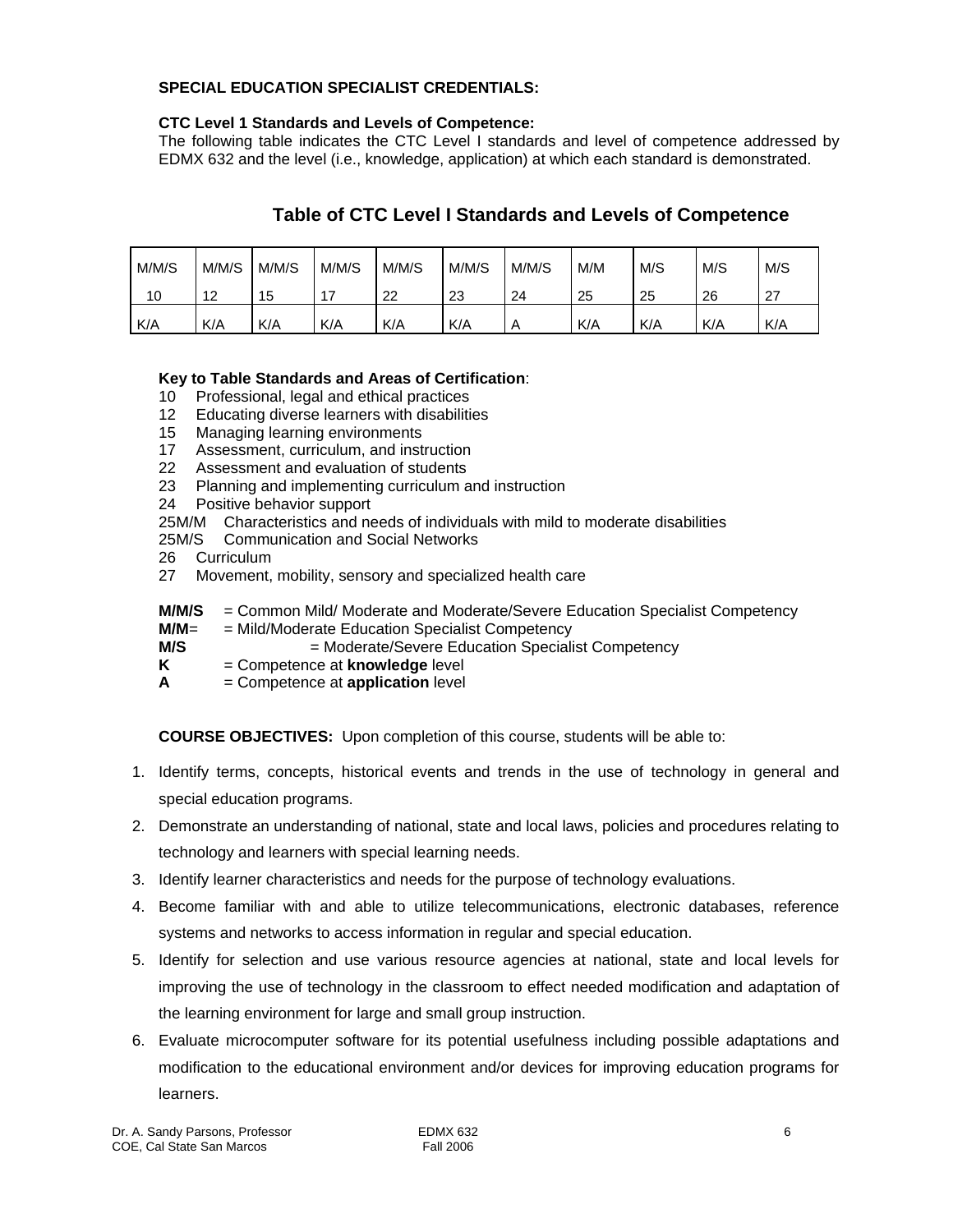- 7. Plan for the practical application for instructional use of computers; select, evaluate and use educational hardware and software, and design classrooms for the use of computer assisted instruction for various groups of learners.
- 8. Become familiar and utilize telecommunication and utility programs to access information bases in regular and special education through Internet use.
- 9. Plan the use of technology that can be used to assist/enable persons with physical disabilities in approaching the learning process and environment.
- 10. Explain how to evaluate the effectiveness of technology applications and devices for individual learners in special education programs.
- 11. Acquire competencies in configuring and using adaptive devices
- 12. Acquire competencies in configuring and using specialized software such as:
	- My Own Bookshelf©

IntelliTalk III© (talking word processor) Overlay Maker III© Boardmaker 5© (picture communication boards) SOLO™ by Don Johnston Inc. Write OutLoud™ Read OutLoud™ Co Writer™ Draft Builder™

**Note: the one principle of adaptive tech**: is it is going to malfunction; it will do so when you are in front of a group!

# **Topics**:

- \* Use of computer-based assistive technologies, and system components
- \* Configurations of system components to support peripherals
- \* Terms, concepts, history and trends in assistive technology
- \* Software selection and evaluation for individual learners with special needs
- \* Planning use of technology for exceptional learners
- \* Use of alternative input/output devices
- \* Computer assisted instruction
- \* Use of computer-based technology within appropriate subject areas and grade levels
- \* Enhancement of problem solving skills, critical thinking skills, and creative processes
- \* Integration of computer-based applications into instruction in regular and special
- \* Education classrooms.
- \* Use of the internet as a multifaceted education tool
- \* On-line research:
- \* Education/special education sites
- \* Curriculum, lesson plans, and other education materials.
- \* Use of IntelliTools™ Software and IntelliKeys™ keyboards for education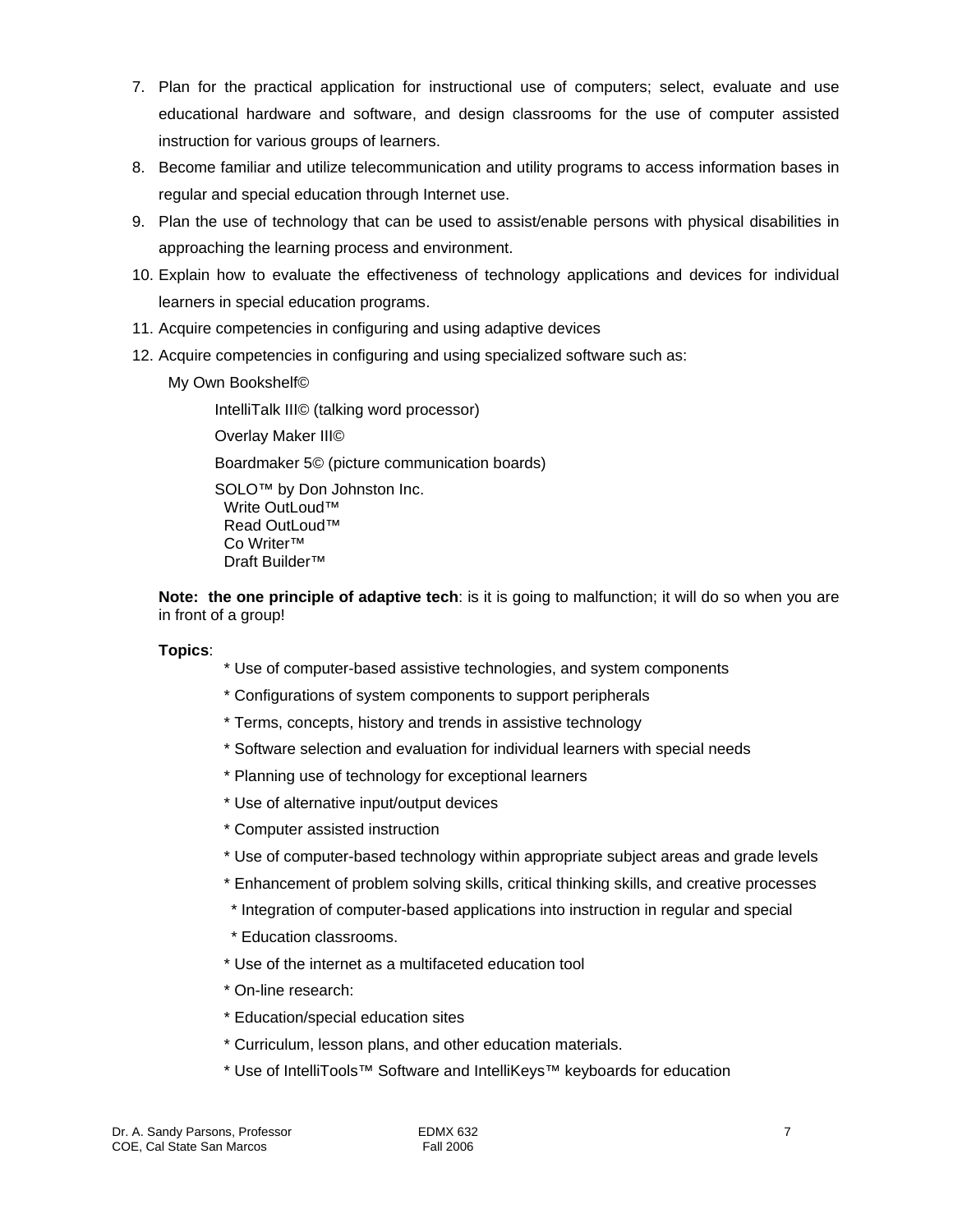# **ACADEMIC REQUIREMENTS:**

# **COURSE REQUIREMENTS**

| Collaboration/Participation<br>12 sessions at 10 points each<br>session                      | 120 | (be sure to sign in each class section)                                                |
|----------------------------------------------------------------------------------------------|-----|----------------------------------------------------------------------------------------|
| Lab Assignments<br>$(12 \t@ 10$ points each)                                                 | 120 | (be sure to turn in your lab sheet for lab<br>points)                                  |
| <b>Standards Based Curriculum</b><br>(SBC) Project and Paper<br>(Pairs/Trios)                | 60  |                                                                                        |
| Presentation of the SBC Project<br>by entire group                                           | 15  |                                                                                        |
| Vendor Project (Individual)                                                                  | 60  |                                                                                        |
| Reading Reflections (4 @ 25<br>points each)                                                  | 100 | (Formats will be provided)                                                             |
| Web CT assignments<br>(25 points per session)<br>10 points participation for each<br>session | 100 | Details will be handed out in class<br>Each student must have a Task Stream<br>Account |
| <b>Course Reflection</b>                                                                     | 25  |                                                                                        |
| Task Stream Postings (50 points)                                                             | 50  |                                                                                        |
| <b>TOTAL POINTS</b>                                                                          | 650 |                                                                                        |

NOTE: All assignments are due on the date stated on the course schedule. No late work will be accepted. If you encounter extenuating circumstance, please contact the professor. Late work due to extenuating circumstance will be accepted only at the discretion of the instructor and will receive late point deductions.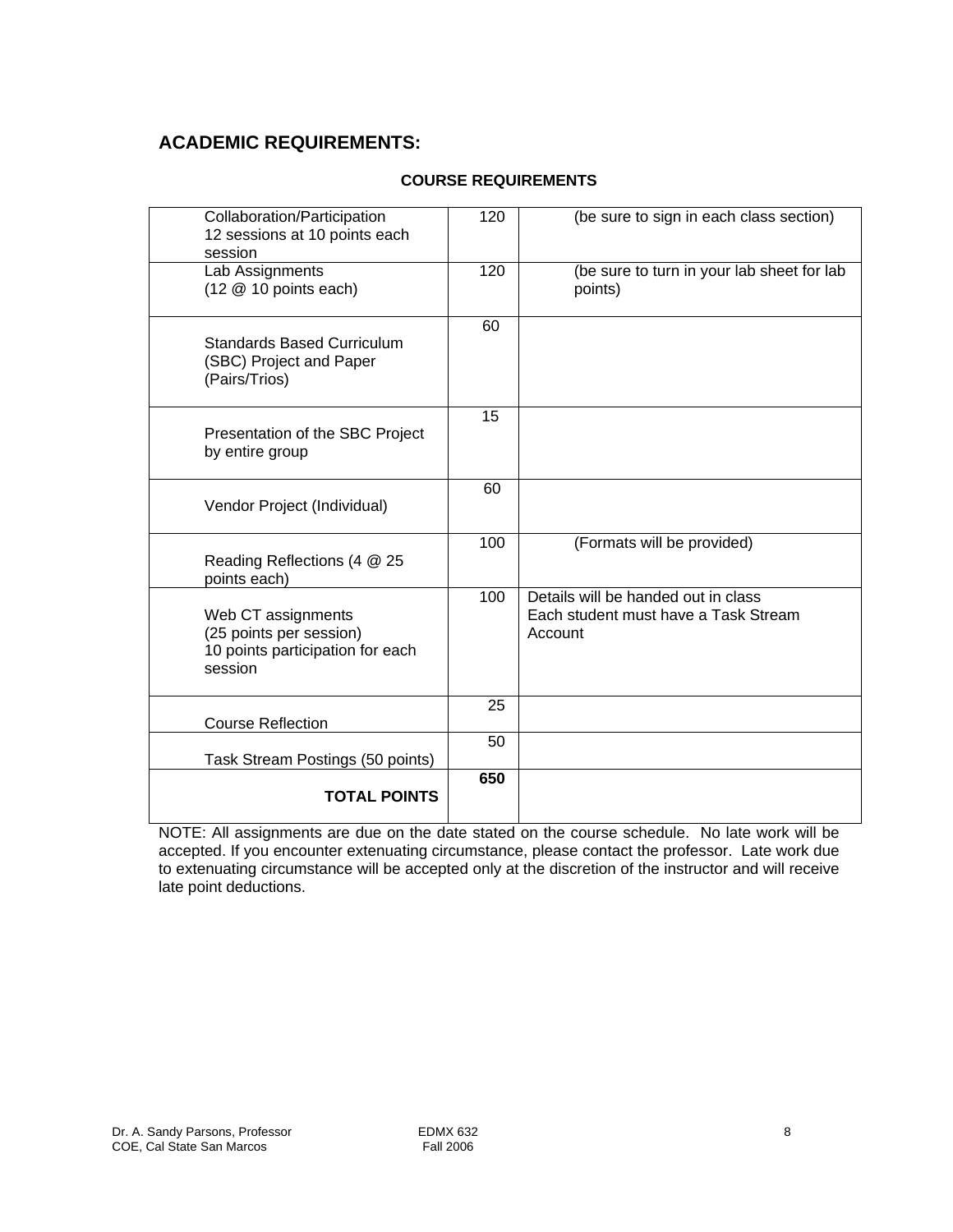# **Assignment Descriptions and Points for Meeting Course Objectives:**

## **Collaboration and Participation: (12 class sessions @ 10 points each = 120 points)**

For each class, participation points will be assigned based upon the following criteria: collaborative cooperation in all labs, classes, and group assignments; enthusiasm for the content and activities; respect for the speakers; patience, flexibility and respect with the technology; and appropriate use of the lab, hardware and software and other aspects included in the Policy and Professional Dispositions listed below. Please note the very strict COE attendance policy requirements on page four of this syllabus and that of this instructor for weekend courses.

### **Lab work in class and required lab work sheets: (12 @ 10 points each) = 120 points)**

There will be a lab activities which requires in-class work and lab sheets for each class session. Be sure to get the lab sheet from your bound reader (or from the instructor), do the work, fill it out, and return it to the instructor to get the full points. Missed labs may be made up only with the consent of the instructor, but not for full points as the student has missed the professor's instruction and supervised in-class group work with peers.

**Standards Based Curriculum Project (75 points, including the Paper (60) with Presentation (15)** This is a group project which requires team creation of a standards based lesson using specialized access software and class presentation. The format is included in bound reader.

**Vendor Project (Individual, 60 points).** Each student will be required to contact vendors and research assistive technologies in one specified area. Student will submit a paper based upon this review. (Format included in bound reader).

## **Reading Reflections: (Individual, 4 @ 25 points each = 100 points total)**

Reading reflections will be based on text readings. Format/prompts are found in your bound reader.

**WebCT work: (4 X 25 = 100)** All WebCT postings are due on the date indicated in the syllabus. The web sessions will be de-activated within one week after the due date. No late postings will be accepted.

**Course Reflection: (25 points)** The course reflection is due on the date listed in the course schedule, usually one week after the last weekend of the course.

#### **Web Based Components and Communications for the Course:**

All communications by E-mail will be via the Course Mail tool in WebCT 6.

Check your Course Mail at least once per week, and always before coming to class.

# **Criteria for Grading for WebCT work including Discussion Board (DB) Postings:**

- Post your response to the Discussion Board (DB) Prompts by the due date and it is best to post at the beginning of the week.
- All postings must be written in professional and respectful language; Respect the opinions of others, and respond collegially.
- Use person first language.
- You may wish to compose off-line and paste your responses into the discussion board before posting.
- Read the postings of your colleagues (towards the middle of that week) and post required responses to the posting of others as indicated in the Professor's prompts.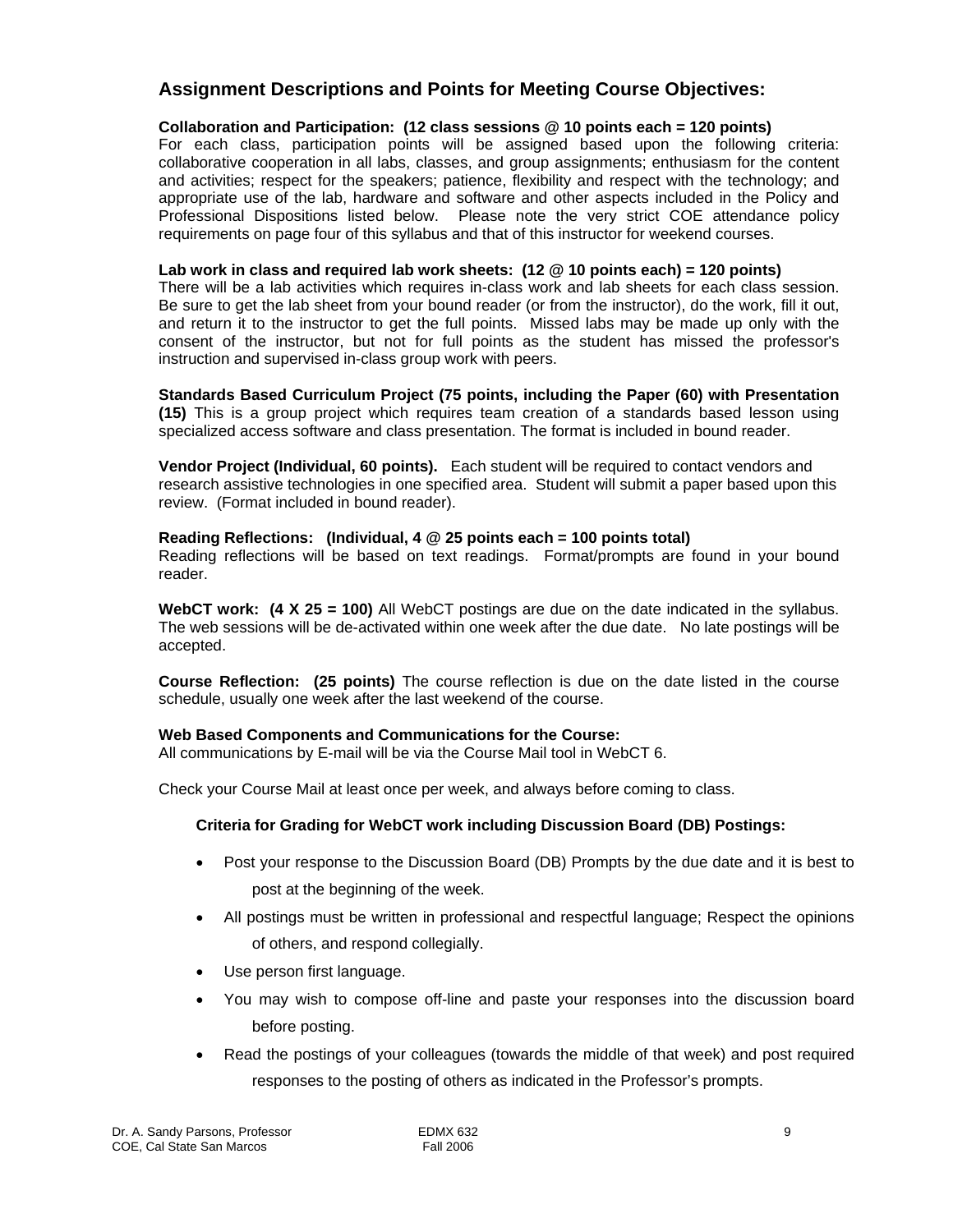- Be sure your responses are well thought out prior to posting your work.
- Be sure to post your responses by the due date and time on the course schedule.
- **Never give your password to anyone else or allow anyone else to access this course using your password.**

# **PROFESSIONAL AND ADMINISTRATIVE REQUIREMENTS**

- 1. Attend all class sessions. Please call the instructor when you are unable to attend class or if you must be late. It is the policy of the CSUSM College of Education that any student who misses 20% or more of class time, field experiences, or class sessions may not receive a passing grade for the course. If you miss two class sessions or are late (or leave early) more than three sessions, you cannot receive a grade of "A". If you miss three class sessions, your highest possible grade is a "C+". Should you have extenuating circumstances, contact the instructor as soon as possible.
- 2. Use "Person-first" language (e.g., "Student with Down Syndrome" rather than "Down Syndrome student;" "Johnny who happens to have Down Syndrome" rather than "My Down Syndrome student") must be used throughout all written and oral assignments and discussions.
- 3. Word-process all written documents. **Keep a copy of all of your work**. Proof of completion of all assignments is the responsibility of the student. Keep these records until you have received your grade. Also, you will want these copies for your records and for potential future use as professional portfolio entries.
- 4. Complete and hand in all assignments on the due dates for full credit. If you have extraordinary circumstances that impact completion of your assignments, please inform the instructor(s). Any time that you have questions or concerns, please contact the instructor(s) immediately.
- 5. Participate in class discussions and group activities and demonstrate positive interpersonal skills with classmates and guests. Participation points are assigned on the basis of participation, collegiality, collaborative effort, and professionalism in interactions with fellow students and the instructors and guest lecturers.
- 6. **Responsibility for obtaining handouts is that of the student**. If you are to miss class, be sure to select a class "buddy" to ensure that you receive handouts and information when you must miss class. You may wish to have the following:
- 7. Buddy: Telephone, e-mail address, Fax number. Be sure to have your Buddy pick up the handouts for you.
- 8. If you lose your handouts, you must copy one from a classmate, the copy budget of the COE is extremely limited. TAKE ONLY ONE HANDOUT, the exact number is run, with no extras.
- 9. The instructor does not accept late work either for hard copy assignments or for Web CT assignments. If you have undue and extreme circumstances in your life please contact me for assistance with timelines.

#### **Policies and Professional Dispositions for technology lab:**

- Store all equipment and clean up lab before leaving class.
- Assure that everyone in the group participates in the lab work. A collaborative professional considers his/her colleagues at all times. Much of the adaptive and assistive devices must be shared. Be sure to have each member of the group have hands-on with the devices and software in order to complete full credit for the lab work.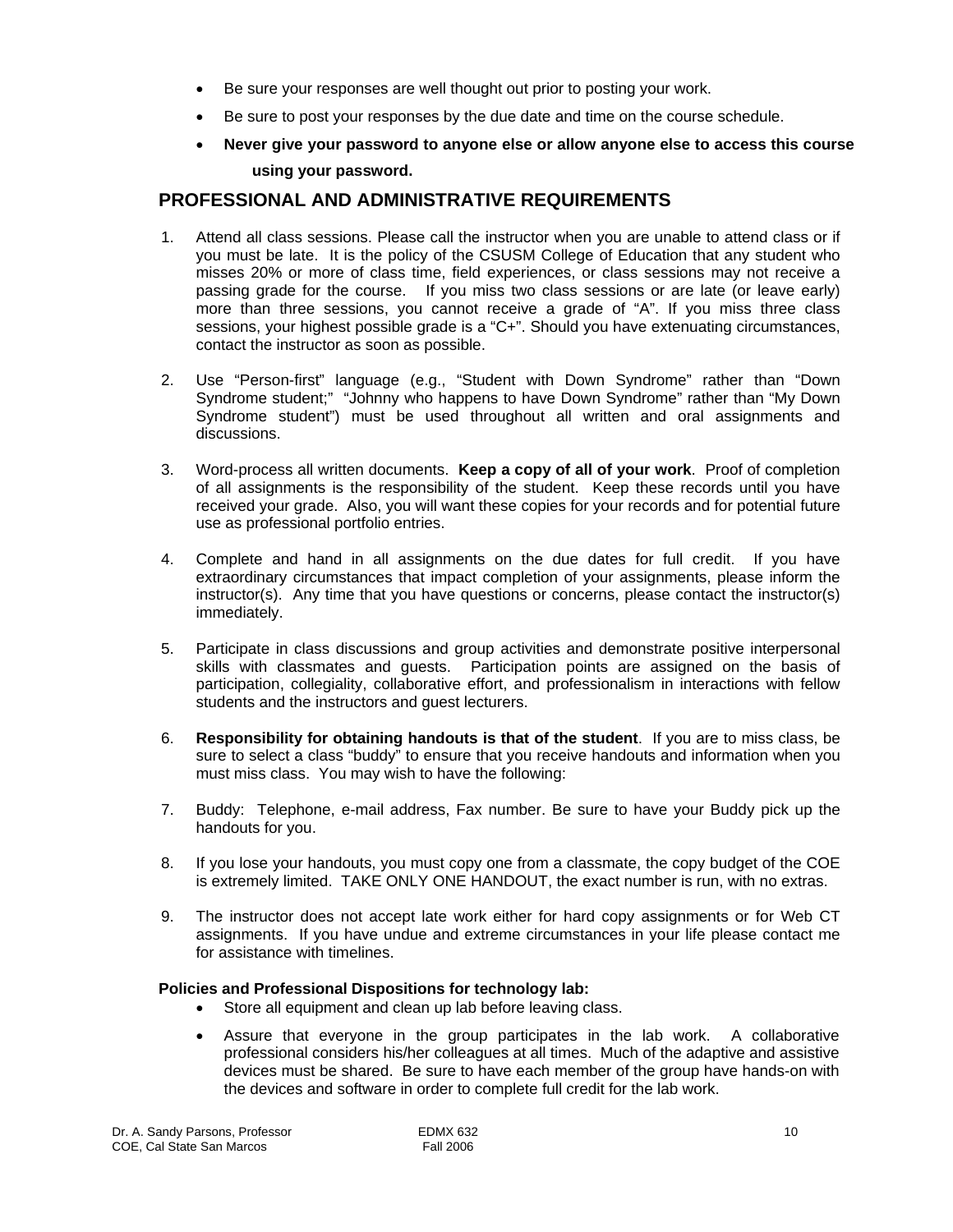- Demonstrate respect for the instructors, guest speakers, and fellow classmates.
- Arrive on time to class, return from breaks on time, and stay for the full class period.
- **ABSOLUTELY NOT FOOD, DRINK, WATER, ETC. IN THE LAB AT ANY TIME**!!!! Students with food or drink in the lab (other than water bottles at the tables, not at the computers) will be **penalized participation and lab points**. Thank You.
- Please wash your hands before using any adaptive equipment, the keyboard membranes and switches are very sensitive and very expensive. Also, do not write on top of the keyboard membranes.

## **GRADING STANDARDS:**

Points will be totaled for all assignments and percentages will be calculated. Grades are then computed according to the following scale:

#### **GRADING SCALE: (represents percentages of total points)**

| -------------------- | ---------------- |                 |
|----------------------|------------------|-----------------|
| $93 - 100 = A$       | $90 - 92 = A -$  | $87 - 89 = B +$ |
| $83 - 86 = B$        | $80 - 82 = B -$  | 77 - 79 = C+    |

Points below 79 = F (grade of C+ or better required to count course on the credential program)

#### **Grading Rubrics: Criteria for Grading Assignments:**

A (93%) Outstanding work on assignment, excellent syntheses of information and experiences, great insight and application, and excellent writing,

- B (83%) Completion of assignment in good form with good syntheses and application of information and experiences, writing is good,
- C (73%) Completion of assignment, adequate effort, adequate synthesis of information and application of information and experiences, writing is adequate.

#### **Criteria for Grading the Course:**

A (93%) Outstanding work on all assignments, excellent syntheses of information and experiences

B (83%) Completion of all assignments in good form with adequate syntheses of information and experiences

C (73%) Completion of all assignments, minimum effort, minimal synthesis of information and experiences.

# **Course Meeting Schedule EDMX 632**

**The schedule of topics and assignment due dates will be handed out in class the first night of class.**